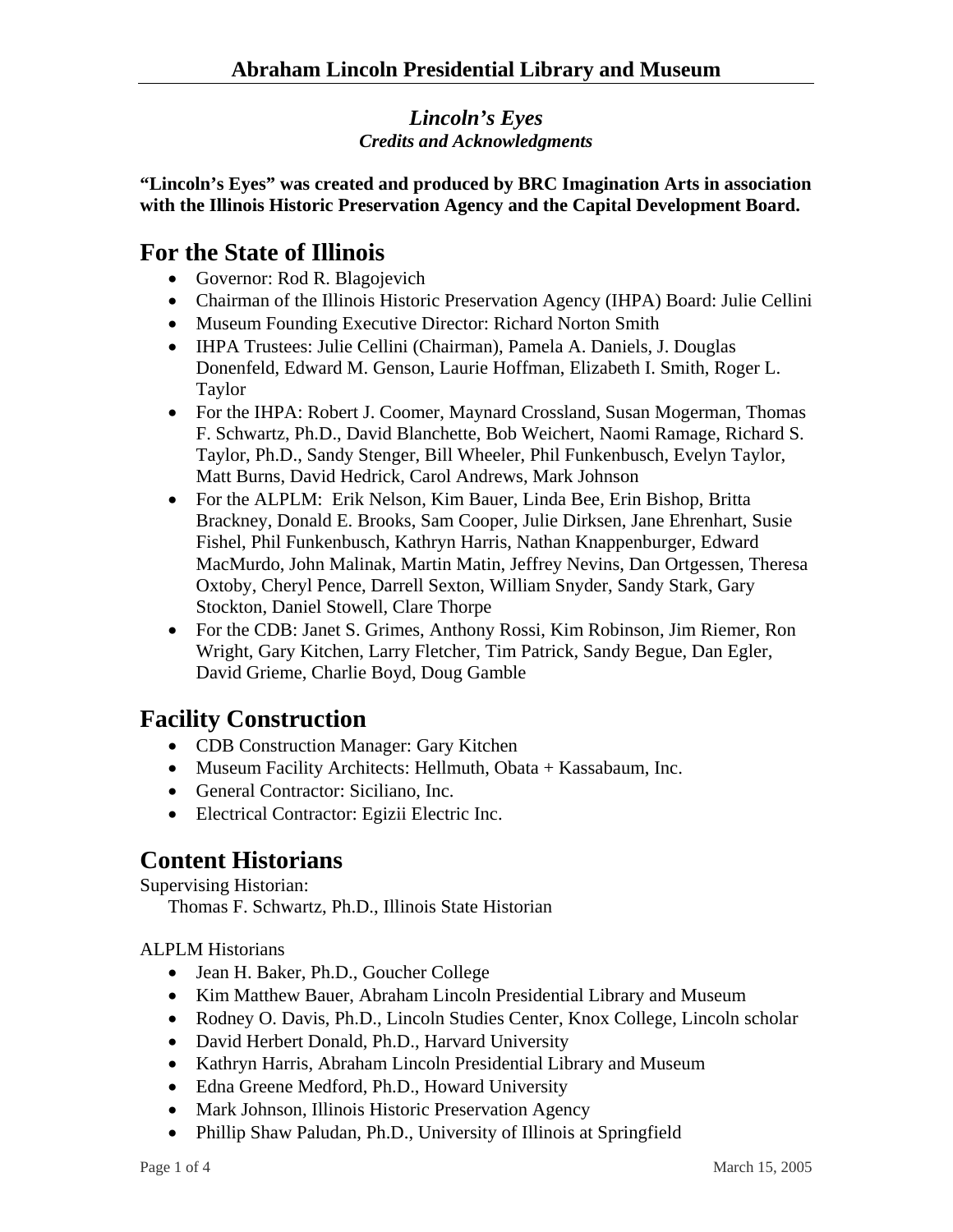### **Abraham Lincoln Presidential Library and Museum**

- James A. Rawley, Ph.D., University of Nebraska at Lincoln
- Ronald D. Rietveld, Ph.D., California State University at Fullerton
- Richard S. Taylor, Ph.D., Illinois Historic Preservation Agency
- Wendy Hamand Venet, Ph.D., Georgia State University
- Douglas L. Wilson, Ph.D., Lincoln Studies Center, Knox College

Advising Historians

- James Barber, National Portrait Gallery, Washington, D. C.
- Christy S. Coleman, Charles H. Wright Museum of African American History
- Cullom Davis, Professor of History Emeritus, University of Illinois at Springfield
- Gary Gallagher, Ph.D., University of Virginia
- James O. Hall, Lincoln Assassination Scholar
- Paul Hawke, Battlefield Protection Program, National Park Service
- Frances H. Kennedy, The Conservation Fund, Civil War Preservation Trust
- David Lowe, Civil War Sites Advisory Commission, National Park Service
- James M. McPherson, Ph.D., Princeton University
- Michael Musick, National Archives, Washington, D.C.
- Mark E. Neely Jr., Ph.D., Pennsylvania State University
- Brian Pohanka, Civil War Historian
- Gordon Rhea, Civil War Historian
- John Rhodehamel, Huntington Library
- Richard Norton Smith, Abraham Lincoln Presidential Library and Museum
- Edward Steers, Ph.D., National Institute of Health
- Louise Taper; Lincoln Collector and John Wilkes Booth Authority

Illinois School Teachers/Advisors:

- Pamela Daniels (Fourth Grade Teacher)
- Bill Ulmer (Teacher, Chapman Junior High School)
- Bonnie Heidinger (Teacher, Anna-Jonesboro High School)

National and State Park staff

- Sheila Blodgett, Looking for Lincoln
- Norman Hellmers, National Park Service, Site Superintendent, The Lincoln Home National Historic Site
- Mike Capps, Historian, Lincoln Boyhood Home

## **Created and Produced by BRC Imagination Arts**

- Executive Producer: Bob Rogers
- Senior Project Manager: Tisa Poe
- Project Manager: Heather Riekels
- Installation Managers: Catherine Moulton, Kirk Winterroth
- Director: Charles Otte
- Story Development: Bob Rogers, Charles Otte, Rich Procter, Ray Greene, Darroch Greer, Tisa Poe, Chuck Roberts, Richard Norton Smith
- Host: Richard Doyle
- Voice of Lincoln: William Schallert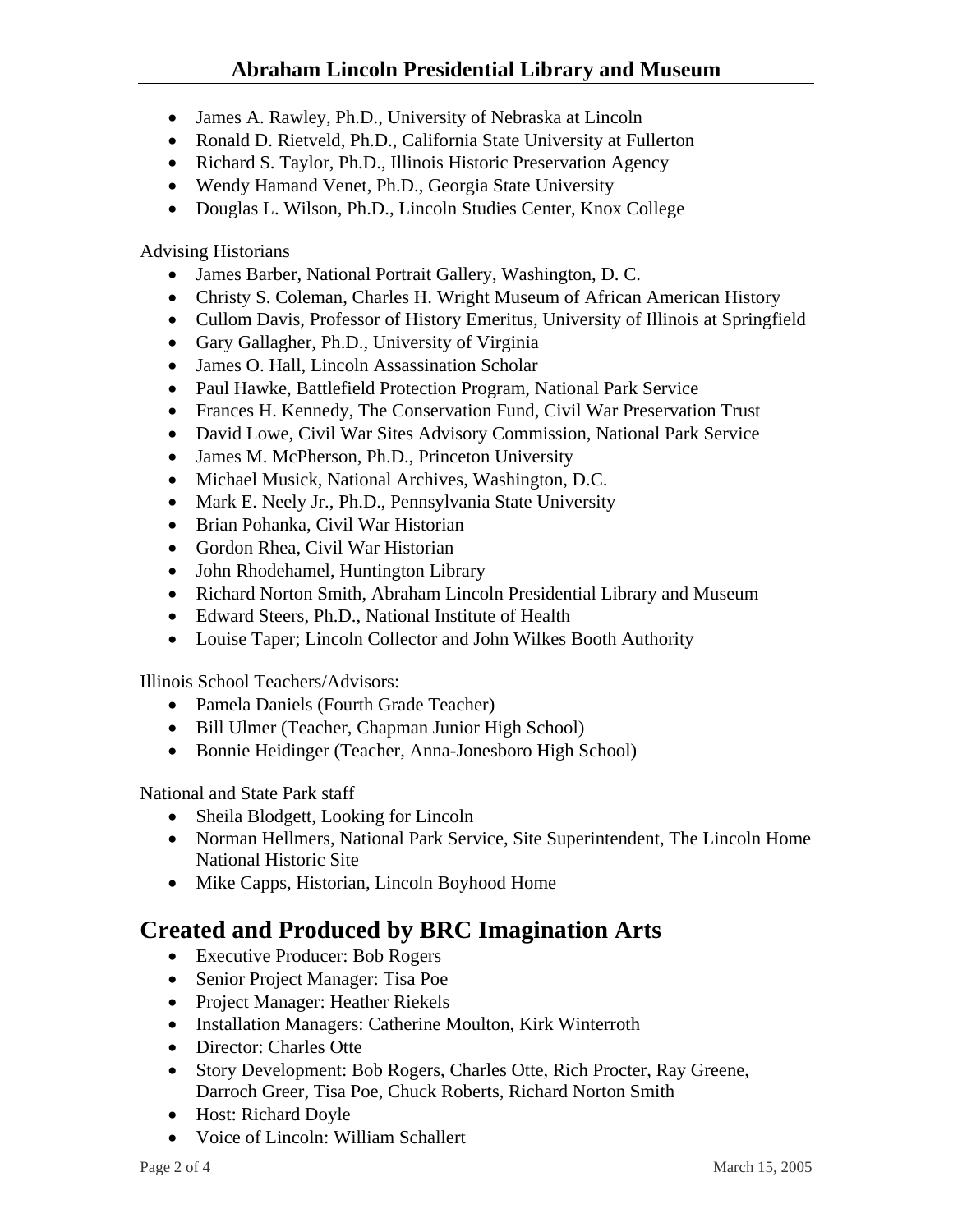- Voices: Aesop Aquarian, Bill Cellini, Jr., Carlos Cervantes, Chris Curry, Ryan Cutrona, Bruce Dickenson, James Dumont, Stephanie Erb, Danielle Gaither, Jean Gilpin, Nadya Ginsburg, Darroch Greer, Arthur Hankett, Will Kepper, Neil Larsen, Jim Meskimen, Damian Midkiff, Annie O'Donnel, Khary Payton, Steve Rankin, Peter Spruyt, Jennifer Van Goethem, Gary Anthony Williams, Stephen Wozniak
- Original Artwork: Gregory Manchess, Darek Gogol, Miles Teves, Topper Helmers, Christian Lachel, Danilo Montejo
- Cinematographer: Reed Smoot
- Production Design: Chuck Roberts
- Set Design: Yael Pardess
- Show Set Lead: April Johnson
- Show Set Designers: Sameer Kawash, Peter Hyde, Taki Shimojima, Judy Bradbury, Michael Millar
- Lighting Design: Fabian Yeager, Mark Andrew
- Costume Design: Christina Wright
- Music Composed, Arranged and Conducted by: David Kneupper, Ph.D.
- Orchestra: Northwest Sinfonia
- Media Effects Producer: Thom Randmaa
- Editor: Ray Greene
- Assistant Editor: Kish Mackin, Jennifer Van Goethem
- Digital Artists: Meghan Rogers, Robert Conner, David Goodwin, John Townley
- Researcher: Darroch Greer
- Concept Designer: Christian Lachel
- Show Systems Manager: Tom Tait
- Fabrication Manager: Sameer Kawash
- Graphic Design and Production Manager: Stephanie Sakkab
- Production Coordinators: Jennie Rowell, Hillary Heath, Barbara Picking, Brian Kivlen, Melissa Altman, Zachary Johnson, Jaime Dyas
- Production Assistants: Edwin Salas, Jimmie Session, John Rogers, Justin Rubin
- Facility Interface Coordinator: Kevin Jenkins
- Archives: Ann Bowman, Stephen Rebori, Hillary Heath
- Additional research: David Bradstreet, Sridhar Dasari, Amy Gutierrez
- Unit Production Manager: Suzy Vanderbeek
- Associate Producers: Marci Carlin, Jim Warren, Scott Ault, Rob Wyatt, Donna Davidson
- Business Affairs: Christopher De Ande
- Accountant: Doug Sarver
- Administrative: Karen McGee, Melissa Schulman, Nikia Morales
- Sound Supervision and Sound Editorial: Soundelux Design Music Group
- Media Effects: Stan Winston Studios
- Mechanical Effects: Technifex
- Post Production Services: RPG Productions, Laser Pacific, HTV
- Still Photography: Terry Farmer Photography, Inc., Stan Barouh, Constance Van Flandern
- Set Construction: Scenic View